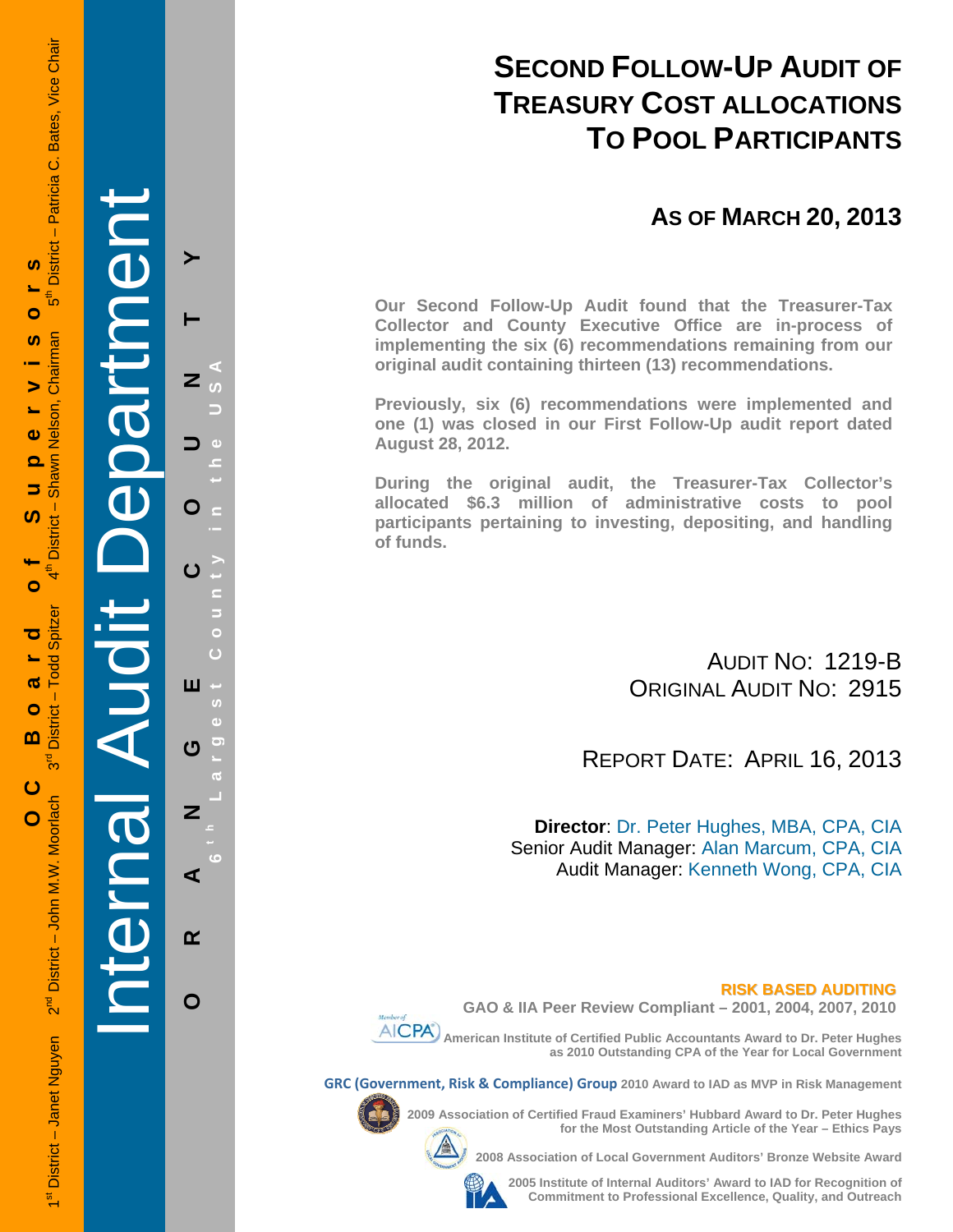Internal Audit Department

*GAO & IIA Peer Review Compliant - 2001, 2004, 2007, 2010* 

*Providing Facts and Perspectives Countywide* 

#### **RISK BASED AUDITING**

| <b>Dr. Peter Hughes</b><br><b>Director</b>     | Ph.D., MBA, CPA, CCEP, CITP, CIA, CFE, CFF, CGMA<br>Certified Compliance & Ethics Professional (CCEP)<br>Certified Information Technology Professional (CITP)<br>Certified Internal Auditor (CIA)<br>Certified Fraud Examiner (CFE)<br>Certified in Financial Forensics (CFF)<br>Certified in Financial Forensics (CFF)<br>Chartered Global Management Accountant (CGMA) |
|------------------------------------------------|--------------------------------------------------------------------------------------------------------------------------------------------------------------------------------------------------------------------------------------------------------------------------------------------------------------------------------------------------------------------------|
| E-mail:                                        | peter.hughes@iad.ocgov.com                                                                                                                                                                                                                                                                                                                                               |
| <b>Eli Littner</b><br>Deputy Director          | CPA, CIA, CFE, CFS, CISA<br>Certified Fraud Specialist (CFS)<br>Certified Information Systems Auditor (CISA)                                                                                                                                                                                                                                                             |
| <b>Michael Goodwin</b><br>Senior Audit Manager | <b>CPA. CIA</b>                                                                                                                                                                                                                                                                                                                                                          |
| <b>Alan Marcum</b><br>Senior Audit Manager     | <b>MBA, CPA, CIA, CFE</b>                                                                                                                                                                                                                                                                                                                                                |

#### **Hall of Finance & Records**

12 Civic Center Plaza, Room 232 Santa Ana, CA 92701

Phone: (714) 834-5475 Fax: (714) 834-2880

To access and view audit reports or obtain additional information about the OC Internal Audit Department, visit our website: www.ocgov.com/audit



 **OC Fraud Hotline (714) 834-3608**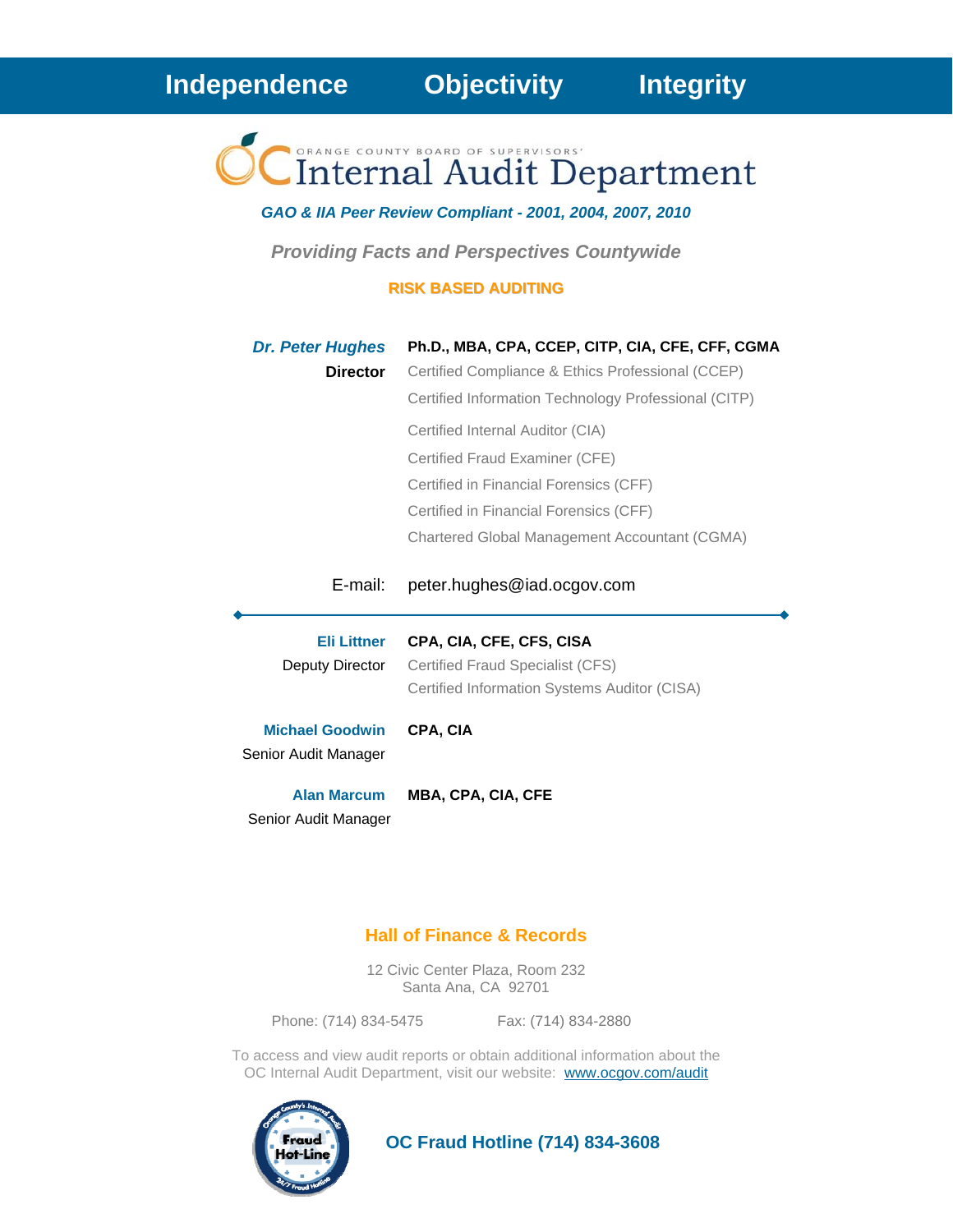## **Letter from Dr. Peter Hughes, CPA**





#### **Transmittal Letter**

**Audit No. 1219-B April 16, 2013** 

- **TO:** Shari L. Freidenrich, CPA Treasurer-Tax Collector Robert J. Franz, Interim County Executive Officer
- **FROM:** Dr. Peter Hughes, CPA, Director Internal Audit Department
- **SUBJECT:** Second Follow-Up Audit of Treasury Cost Allocations to Pool Participants, Original Audit No. 2915, Issued October 31, 2011

We have completed a Second Follow-Up Audit of Treasury Cost Allocations to Pool Participants. Our audit was limited to reviewing, as of March 20, 2013, actions taken to implement the **six (6) recommendations** remaining from our First Follow-Up Audit report dated August 28, 2012. We conducted this Second Follow-Up Audit in accordance with the *FY 12-13 Audit Plan and Risk Assessment* approved by the Audit Oversight Committee and the Board of Supervisors (BOS).

The results of our Second Follow-Up Audit are discussed in the **OC Internal Auditor's Report**  following this transmittal letter. Our Second Follow-Up Audit found the Treasurer-Tax Collector and County Executive Office are in-process of implementing six (6) recommendations from our original audit containing thirteen (13) recommendations. Previously, six (6) recommendations were implemented and one (1) was closed. Because this is our Final Follow-Up Audit, the recommendations not fully implemented will be reported to the Audit Oversight Committee in our Quarterly Status Report.

Each month I submit an **Audit Status Report** to the BOS where I detail any material and significant audit findings released in reports during the prior month and the implementation status of audit recommendations as disclosed by our Follow-Up Audits. Accordingly, the results of this audit will be included in a future status report to the BOS.

Other recipients of this report are listed on the **OC Internal Auditor's Report** on page 6.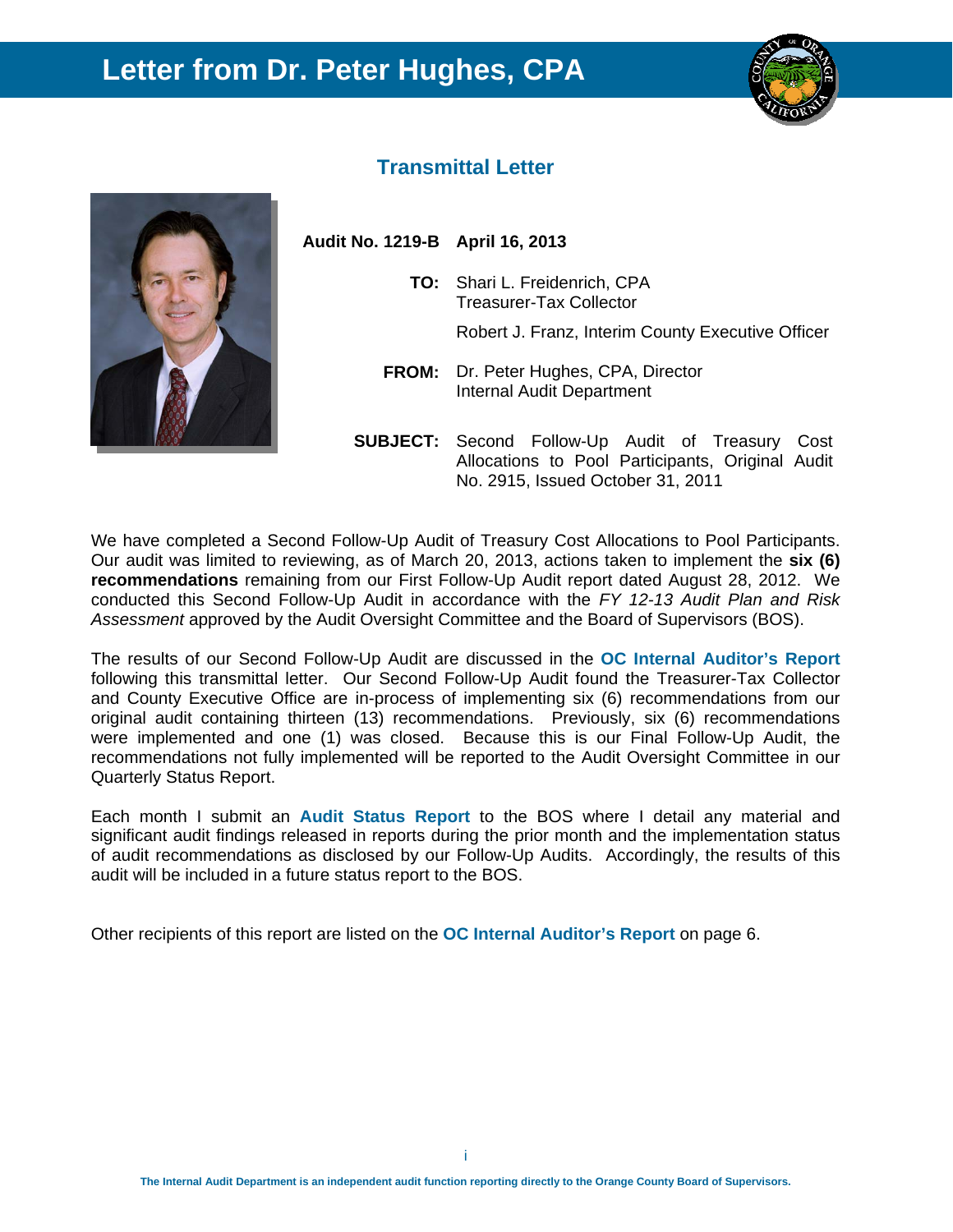# **Table of Contents**



#### *Second Follow-Up Audit of Treasury Cost Allocations to Pool Participants Audit No. 1219-B*

**As of March 20, 2013**

| <b>Transmittal Letter</b>           |   |
|-------------------------------------|---|
| <b>OC Internal Auditor's Report</b> |   |
| <b>Scope of Review</b>              | 1 |
| <b>Background</b>                   | 1 |
| <b>Results</b>                      | 1 |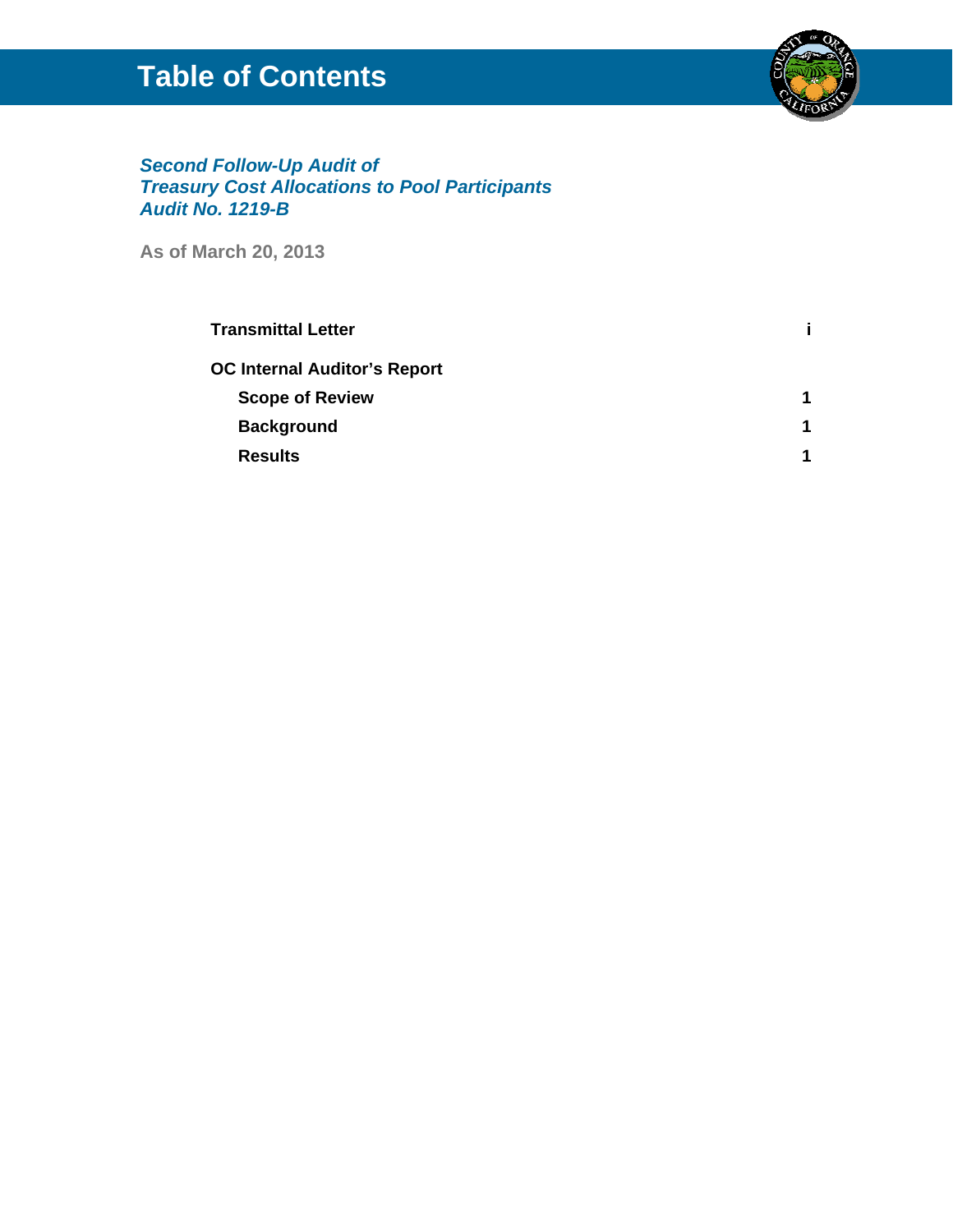#### **Audit No. 1219-B April 16, 2013**

- TO: Shari L. Freidenrich, CPA, Treasurer-Tax Collector Robert J. Franz, Interim County Executive Officer
- FROM: Dr. Peter Hughes, CPA, Director Internal Audit Department

Yuaker

SUBJECT: Second Follow-Up Audit of Treasury Cost Allocations to Pool Participants, Original Audit No. 2915, Issued October 31, 2011

#### **Scope of Review**

We have completed a Second Follow-Up Audit of Treasury Cost Allocations to Pool Participants. Our audit was limited to reviewing, as o f March 20, 2013, actions taken to implement six (6) recommendations remaining from our First Follow-Up Audit report dated August 28, 2012.

#### **Background**

Our original audit evaluated the Treasurer-Tax Collector's internal controls over the calculation and charging of administrative costs to investment pool participants. Thirteen (13) recommendations were made to the Treasurer-Tax Collector and County Executive Office in the original audit to improve controls and processes. During the original audit period, the Treasurer-Tax Collector charged \$6.3 million of administrative costs to pool participants for services pertaining to investing, depositing, and handling of funds.

#### **Results**

Our Second Follow-Up Audit indicated that the Treasurer-Tax Collector and County Executive Office are in-process of implementing six (6) recommendations. We believe the remaining six (6) recommendations are still appropriate and efforts should be made to fully implement them. The following is the implementation status of the thirteen (13) original recommendations:

## **1. Lapse of Oversight for the T-TC's Annual Cost Allocation Study**

#### **(Critical Control Weakness)**

We recommend that the Treasurer-Tax Collector review and initial to authorize the annual cost allocation study.

Current Status: **Implemented (First Follow-Up Audit).** The Treasurer-Tax Collector's office completed cost allocation studies for Fiscal Years 2009/2010 and 2010/2011 in June 2012. The Treasurer-Tax Collector documented their review and authorization by signing each annual study. Since the two most recent completed annual cost allocation studies were reviewed and authorized by the Treasurer-Tax Collector, we consider this recommendation fully implemented.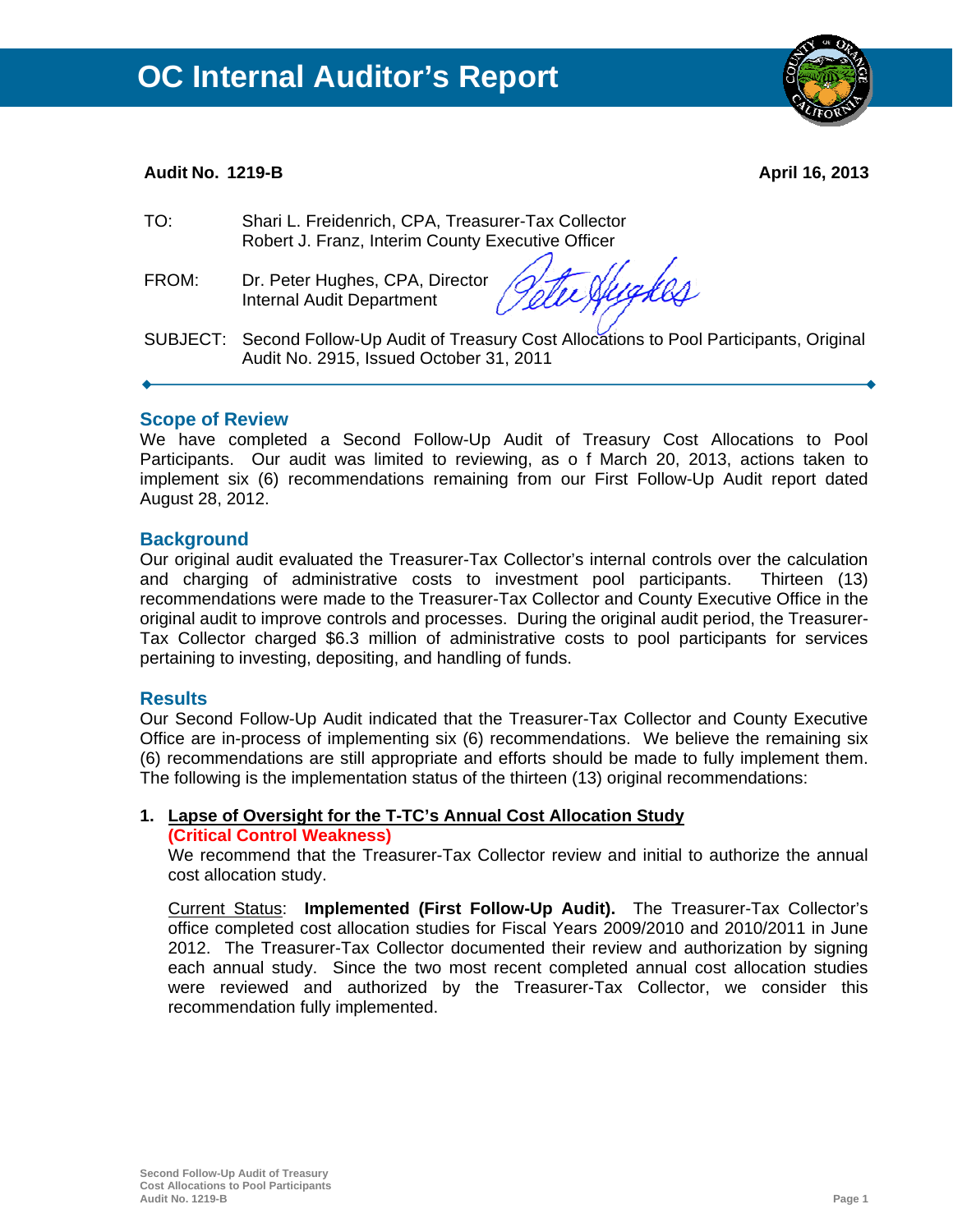

#### **2. Lapse of Oversight for the T-TC's Annual Cost Allocation Study (Critical Control Weakness)**

We recommend that the Treasurer-Tax Collector submit the cost allocation study to the Treasury Oversight Committee for their review as required by the County's Investment Policy Statement.

Current Status: **Closed (First Follow-Up Audit).** The Treasurer-Tax Collector submitted and received approval from the Treasury Oversight Committee on October 26, 2011, for the 2006-2009 treasury administrative fees. On January 10, 2012, the Board of Supervisors approved the amended County Investment Policy Statement that removed the requirement for the Treasury Oversight Committee to review the administrative fees charged to pool participants. Since the County's Investment Policy Statement no longer requires the Treasury Oversight Committee to review the cost allocation study, we consider this recommendation closed.

### **3. Lapse of Oversight for the T-TC's Annual Cost Allocation Study**

#### **(Critical Control Weakness)**

We recommend that the Treasurer-Tax Collector and the Treasury Oversight Committee review the requirements of the County's Investment Policy Statement and clarify the nature and extent of the review and whether or not the Treasury Oversight Committee's approval is warranted.

Current Status: **Fully Implemented (First Follow-Up Audit).** On January 10, 2012, the Board of Supervisors approved the amended County Investment Policy Statement that removed the requirement for the Treasury Oversight Committee to review the administrative fees charged to pool participants. Since the County's Investment Policy Statement no longer requires the Treasury Oversight Committee to review the cost allocation study, we consider this recommendation implemented.

#### **4. Incomplete Policies and Procedures (Critical Control Weakness)**

We recommend that the Treasurer-Tax Collector develop, complete, or update policies and procedures to be followed for the annual cost allocation process. Documented policies and procedures should be reviewed and approved by the Treasurer-Tax Collector and management and current versions need to be readily available for reference by personnel responsible for the annual cost allocation process.

Current Status: **In-Process (Second Follow-Up Audit).** The Treasurer-Tax Collector issued a Request for Proposal, awarded a bid, and engaged the selected firm to review the methodology for the annual cost allocation study. The firm will perform a cost recovery fee and charge study. The study of the Treasurer-Tax Collector's 25 fees and charges includes the Treasury Administrative Fee, the cost for administering the investment funds for pool participants. The scope of services includes providing the Treasurer-Tax Collector with a methodology and a model for future calculation and update of fees. However, the Treasurer-Tax Collector has not yet updated the policies and procedures for annual cost allocations studies.

Planned Action: Once the cost recovery fee study is completed, the Treasurer-Tax Collector will evaluate the firm's recommendations, and the policies and procedures will be updated.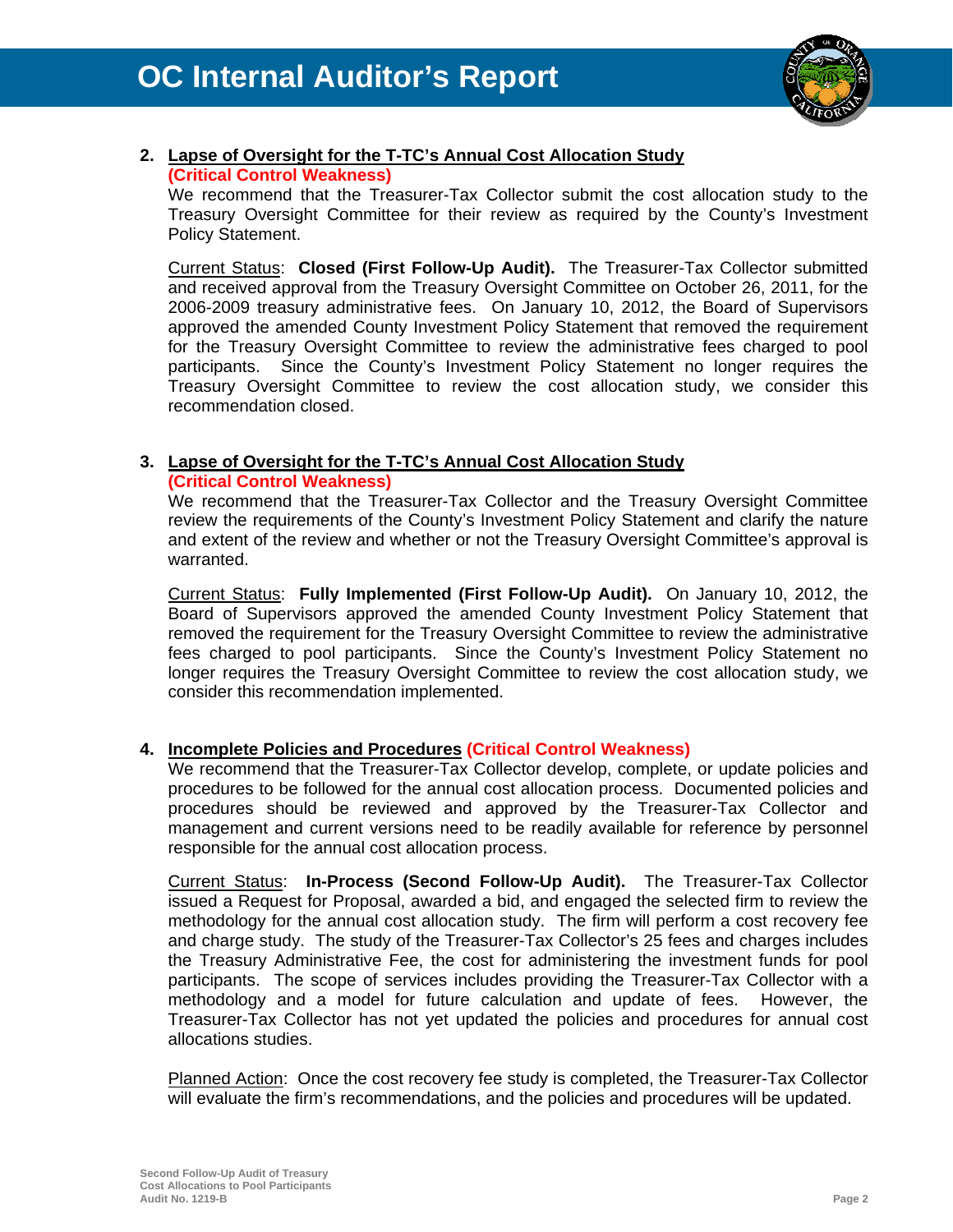

**5. Process to Determine the Amount of Effort Spent on Either Treasury or Tax Collection Activities Needs to be Improved (Significant Control Weakness)**

We recommend that the Treasurer-Tax Collector review the process used to establish the amount (percent) of effort spent on treasury and tax collection activities and determine if a more specific methodology would be more appropriate.

Current Status: **In-Process (Second Follow-Up Audit).** The Treasurer-Tax Collector issued a Request for Proposal, awarded a bid, and engaged a selected firm to review the methodology for the annual cost allocation study. The firm will perform a cost recovery fee and charge study. The study of the Treasurer-Tax Collector's 25 fees and charges includes the Treasury Administrative Fee, the cost for administering the investment funds for pool participants. The scope of services includes providing the Treasurer-Tax Collector with a methodology and a model for future calculation and update of fees. However, the Treasurer-Tax Collector has not yet revised the process to determine the amount of effort spent on both the Treasury or Tax Collection activities.

Planned Action: Once the cost recovery fee study is completed, the Treasurer-Tax Collector will evaluate the firm's recommendations, and a methodology for allocating time between fee activities will be updated.

**6. A Portion of Cash Shortage Expenses For Over the Counter Property Tax Payments Were Allocated to the Treasury (Control Finding)**

We recommend that the Treasurer-Tax Collector allocate all cash shortage expenses to the tax collection work function.

Current Status: **Fully Implemented (First Follow-Up Audit).** The Treasurer-Tax Collector completed cost allocation studies for Fiscal Years 2009/2010 and 2010/2011 in June 2012. The Treasurer-Tax Collector classified all tax collection shortages as direct costs for tax collection. Since the annual cost allocation studies for Fiscal Years 2009/2010 and 2010/2011 charged all tax collection cash shortages to tax collection activities, we consider this recommendation fully implemented.

**7. Differences Between Estimated Administrative Costs Charged to Pool Participants and Actual Administrative Costs have not been Adjusted (Critical Control Weakness)** We recommend that the Treasurer-Tax Collector make the needed adjustments to the pool participant accounts for the over/undercharge of administrative costs.

Current Status: **Fully Implemented (First Follow-Up Audit).** The Treasurer-Tax Collector processed net refunds to participant accounts in the County Investment Pool and Educational Investment Pool as follows:

|                    | Overcharge      | <b>Net Refund</b> |  |
|--------------------|-----------------|-------------------|--|
| <b>Fiscal Year</b> | (Undercharge)   | Processed         |  |
| 2005/2006          | (80, 734)<br>\$ | November 2011     |  |
| 2006/2007          | 83,967          | November 2011     |  |
| 2007/2008          | 231,798         | November 2011     |  |
| 2008/2009          | 669,971         | November 2011     |  |
| 2009/2010          | 806,023         | <b>June 2012</b>  |  |
| 2010/2011          | 1,016,654       | <b>June 2012</b>  |  |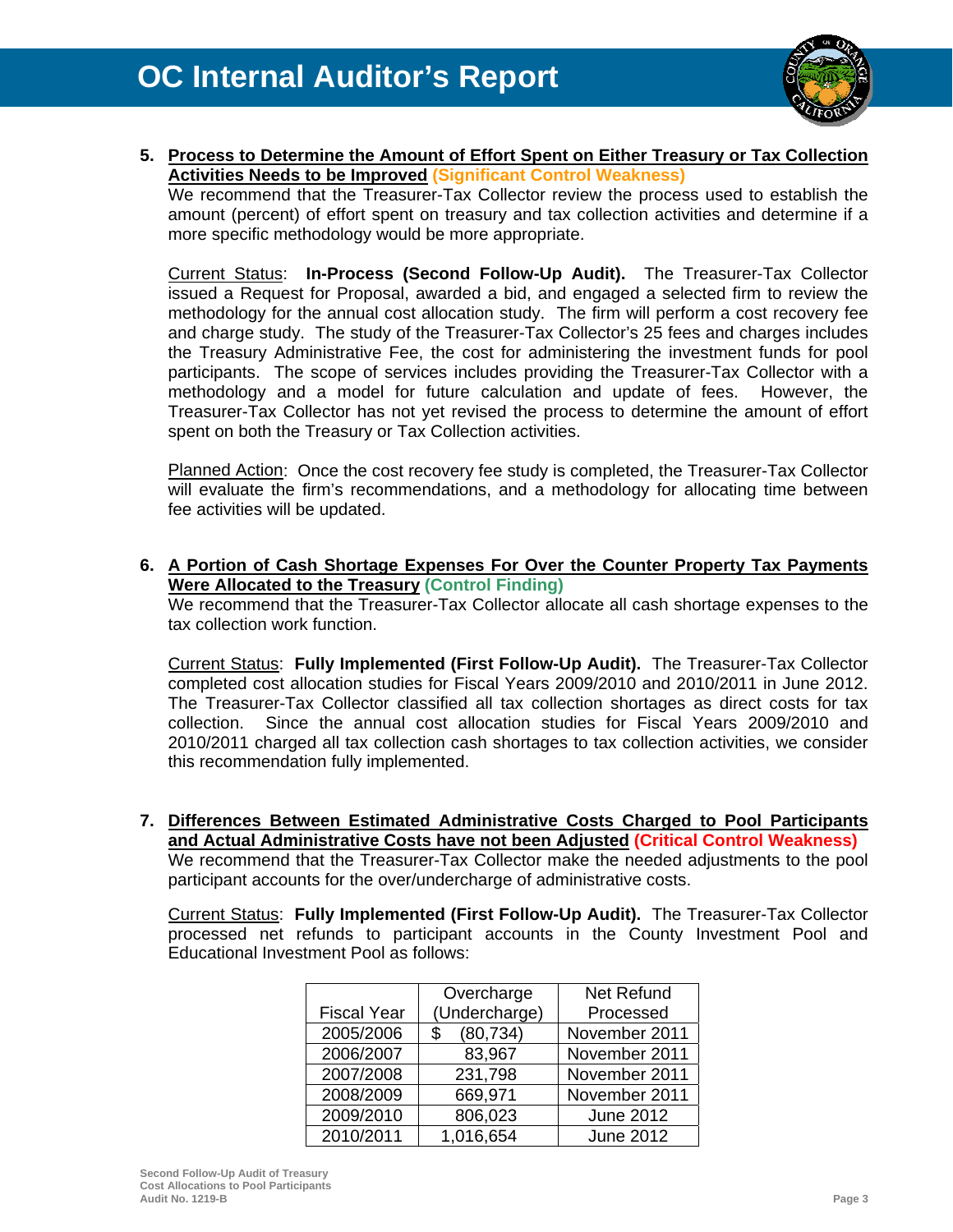

Since adjustments were made to the pool participant accounts for the over/undercharge of administrative costs, we consider this recommendation fully implemented.

#### **8. T-TC's Annual Cost Allocation Study was not Prepared on a Timely Basis (Critical Control Weakness)**

We recommend that the Treasurer-Tax Collector ensure that the annual cost allocation study is prepared within six months following the year-end close.

Current Status: **In-Process (Second Follow-Up Audit).** The Treasurer-Tax Collector staff substantially completed a cost allocation study for Fiscal Year 2011-2012 in December 2012. However, the cost allocation study required some additional analysis and the Treasurer-Tax Collector anticipates the date of completing, reviewing, and finalizing the annual cost allocation study for FY 2011-2012 by April 30, 2013, approximately nine (9) months following the year-end close.

Planned Action: The Treasurer-Tax Collector issued a Request for Proposal, awarded a bid, and engaged a selected firm to review the methodology for the annual cost allocation study. The scope of services includes providing the Treasurer-Tax Collector with a methodology and a model for future calculation and update of fees. Once the cost recovery fee study is completed, the Treasurer-Tax Collector will evaluate the firm's recommendations, and the policies and procedures will be updated to reflect a required timeframe to complete the annual cost allocation study within six months following the yearend close.

#### **9. Several Business Travel Expenses Allocated to the Treasury Pool Participants did not Clearly Appear to be "Necessary and Reasonable" as Required by County Policy (Significant Control Weakness)**

We recommend that the Treasurer-Tax Collector ensure more complete and adequate explanation and justification for business related travel in the documentation submitted with the reimbursement request so as to enable a meaningful third party review.

Current Status: **Fully Implemented (First Follow-Up Audit).** The Treasurer-Tax Collector developed and communicated new internal procedures and forms for reimbursement of business travel. The internal guidelines require that the request for business travel show a clear and concise description of the reason and expected benefit of the travel and applicable conference. When selecting lodging, the traveler should consider the current lodging per diem rates published by the U.S. General Services Administration (US GSA) as a guideline. Meal reimbursements will be limited to current US GSA meal per diem rates. The updated internal procedures require that staff members attending a conference prepare a summary within two weeks of returning from the event that includes an overview of the conference, specific information that benefits the staff member and the office personnel, and at least one change the office should consider for cost savings. Since more complete and adequate documentation is required for business travel, we consider this recommendation fully implemented.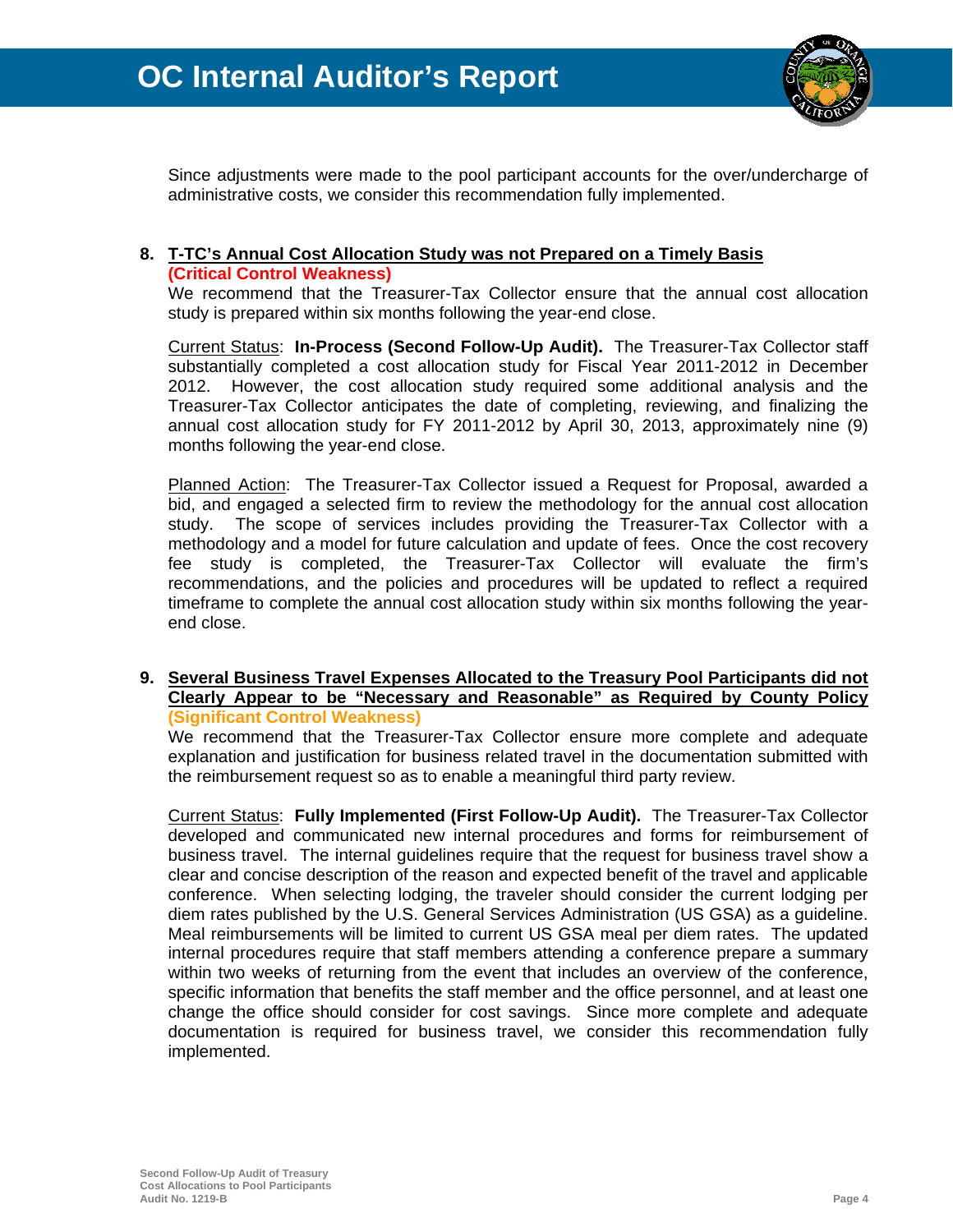

#### **10. County Travel Policy is Ambiguous and Internally Inconsistent**

#### **(Significant Control Weakness)**

We recommend that the County Executive Office evaluate the business travel policies and procedures and consider the benefits of the inclusion of thresholds or references to existing federal and state per diem rates as guidance and as a basis point for determining reasonable, necessary and business related expenses. The evaluation should also consider the merits of establishing some thresholds requiring a second review and approval outside of the originating department.

Current Status: **In-Process (Second Follow-Up Audit).** The County Executive Office is drafting revised business travel policies and procedures for the Board of Supervisors' review and approval. A review of the draft-in-process business travel policies and procedures disclosed that they are referencing the U.S. General Services (US GSA) per diem rates for domestic destinations. However, the revised business travel policies and procedures are in draft form and not yet completed.

Planned Action: The County Executive Office will present a proposed revision for the County's business travel policies and procedures to the Board of Supervisors. The process for proposing a revision will consider per diem thresholds, a second review, and approval outside of the originating department.

#### **11. County Travel Policy is Ambiguous and Internally Inconsistent**

#### **(Significant Control Weakness)**

We recommend that the County Executive Office evaluate the business travel policies and Cal Card Policies and Procedures and assess whether the method of paying for lodging expenses should be consistent.

Current Status: **In-Process (Second Follow-Up Audit).** The County Executive Office and the County Procurement Office responsible for the Cal Card Program exchanged viewpoints on the method of paying for lodging expenses. The County Procurement Office has a draft agreement for Cal Card holder which now requires the employee to abide with the County of Orange Business Travel and Reimbursement of Related Expenses Procedure when utilizing the Cal Card while traveling on County business. However, the revised business travel policies and procedures are in draft form and not yet completed.

Planned Action: The County Executive Office will present a proposed revision for the County's business travel policies and procedures to the Board of Supervisors. The proposed revision will ensure the method of paying for lodging expenses is consistent with the Cal Card Policies and Procedures.

#### **12. County Travel Policy is Ambiguous and Internally Inconsistent**

#### **(Significant Control Weakness)**

We recommend that the County Executive Office evaluate the business travel policies and clarify whether the Auditor-Controller's review of travel expense claims is limited to verification of the department/agency head's signature for authorization as stated in Section 18.1.1 or meant to be an independent assessment of whether claims are adequately justified, necessary and reasonable per submitted documentation, as stated in Section 18.5.